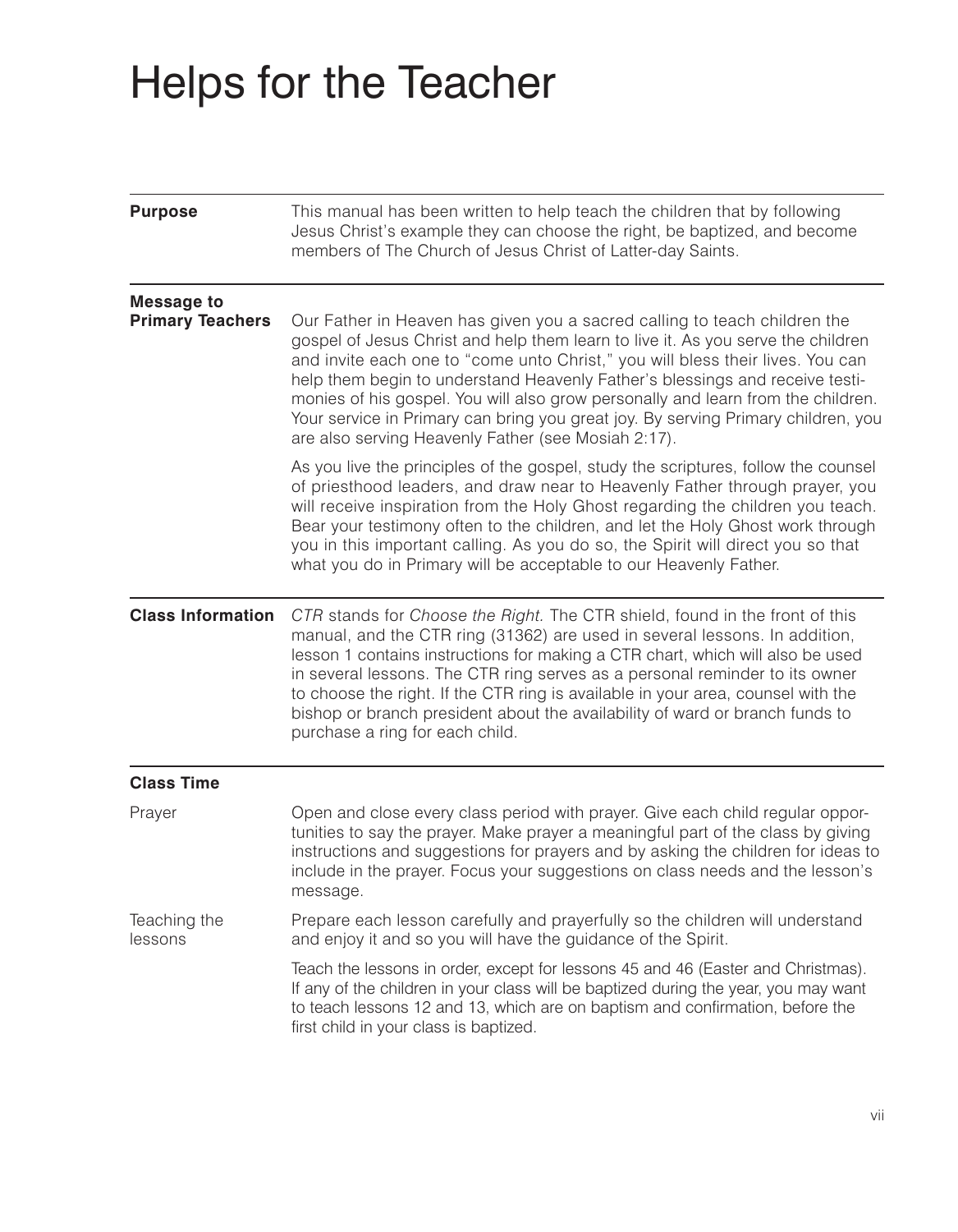|                           | Select from the lesson materials those that are appropriate for your class.<br>Enrichment activities listed at the end of each lesson are meant to be used<br>during the lesson as you see fit. Not all lesson materials or enrichment activi-<br>ties will be appropriate for the children in your class or area. Some activities<br>may be too difficult for four-year-olds; others may be too simplistic for seven-<br>year-olds to enjoy.                                   |
|---------------------------|---------------------------------------------------------------------------------------------------------------------------------------------------------------------------------------------------------------------------------------------------------------------------------------------------------------------------------------------------------------------------------------------------------------------------------------------------------------------------------|
|                           | Select activities that your class will respond to well. If you have younger children<br>in your class, you may want to use songs and finger plays often during the les-<br>son to help keep their attention. You can repeat a song or finger play several<br>times if the children enjoy it. In place of wordstrips for younger children, you<br>can illustrate the concept being taught by using pictures you have drawn or cut<br>out of magazines.                           |
|                           | Do not read the lesson to the children. They will respond better if you present it<br>in your own words. Bear a brief, personal testimony often so that class members<br>will be more likely to hear and respond to the gospel message with the Spirit.                                                                                                                                                                                                                         |
|                           | The manual Teaching-No Greater Call (33043) can help you in teaching<br>the lessons.                                                                                                                                                                                                                                                                                                                                                                                            |
| Music in the<br>classroom | Music can bring the Spirit of the Lord into the classroom. Singing as a class<br>can make your lessons more interesting and can help the children better<br>remember the lesson concepts.                                                                                                                                                                                                                                                                                       |
|                           | The words to songs that are used more than once in this manual are printed<br>at the back of the manual. The words to songs used only once in the manual<br>are included within the lessons. Music for these songs can be found in the<br>Children's Songbook (35395). Recorded music from the Children's Songbook<br>is available on audiocassettes (music only, 52505; words and music, 52428)<br>and compact discs (music only, 50505; words and music, 50428).              |
|                           | You need not be a skilled musician to make classroom singing a rewarding<br>experience. The children will not know whether or not you sing well; they will<br>know only that you enjoy singing. Learn and practice the songs at home as<br>part of your lesson preparation. If you need special help, ask the Primary<br>music leader or pianist for assistance. (For additional help, see "Music in the<br>Classroom," The How Book for Teaching Children [31109], pp. 40-42.) |
|                           | You may want to use appropriate actions with the songs, particularly if you have<br>younger children in your class. You may also say the words rather than sing them.                                                                                                                                                                                                                                                                                                           |
| Articles of Faith         | The Articles of Faith are an important part of the Primary curriculum. When an<br>article of faith is used in a lesson, encourage the children to memorize as much<br>of the article of faith as they can.                                                                                                                                                                                                                                                                      |
| Scriptures                | Bring your scriptures to class each week and let the children see you reading<br>and teaching from them. If the children have their own copies of the scriptures,<br>encourage them to bring them to class each week. Help older children find and<br>read passages used in the lesson. Occasionally bear your testimony of the<br>value of the scriptures.                                                                                                                     |
| Teaching aids             | <i>Pictures.</i> Most of the pictures used in the lessons are numbered and included<br>in a packet that comes with the manual. These pictures should stay with the<br>manual. The pictures needed for each lesson are listed in the "Preparation"<br>section of the lesson. Also included in the "Preparation" section is a meeting-                                                                                                                                            |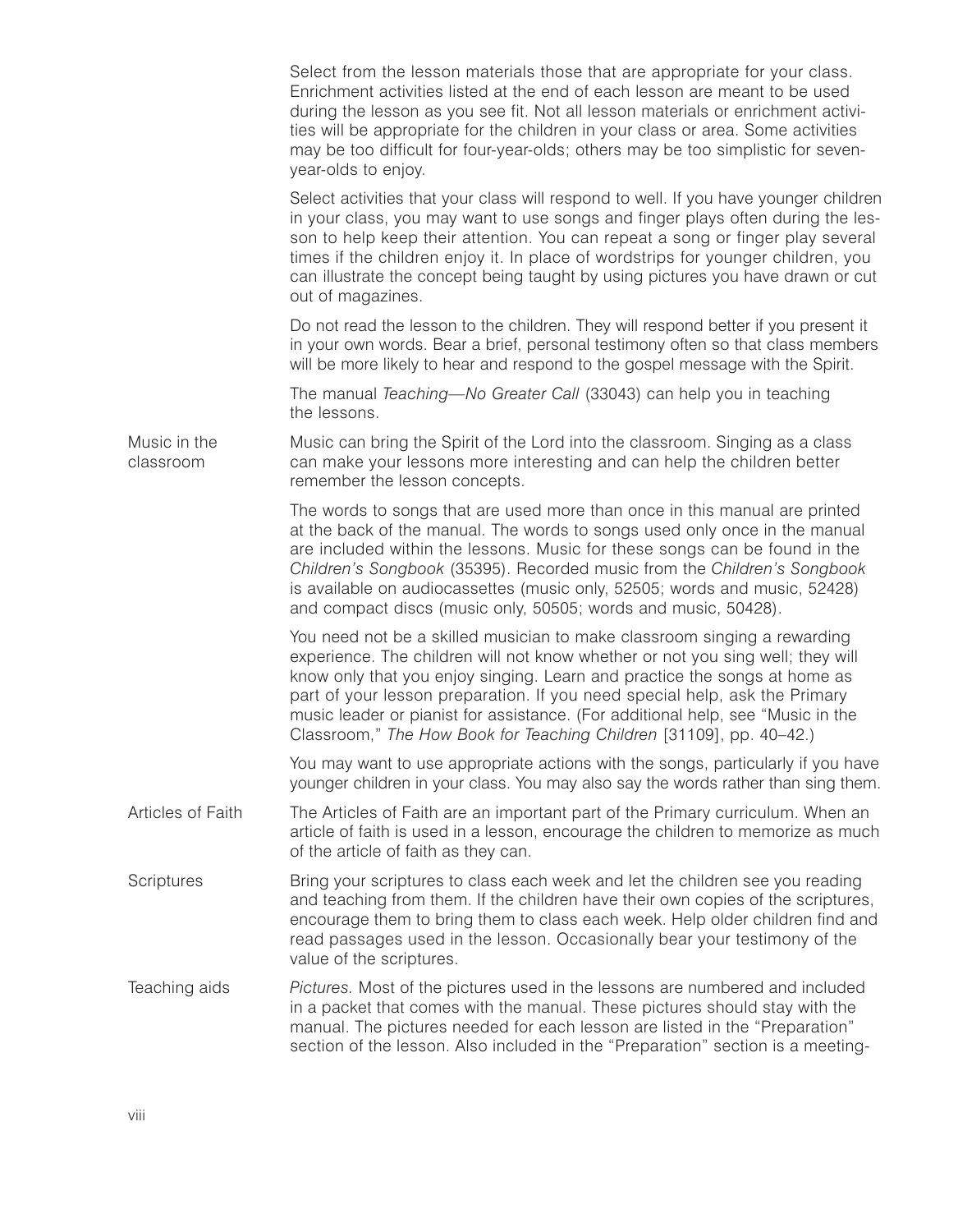house library item number for pictures that may be available in larger sizes in your meetinghouse library (some library pictures may be different pictures of the same subject) and a Gospel Art Picture Kit number for pictures included in that kit.

*Visual aid cutouts.* The cutouts used in the lessons are included with the manual and should be kept with the manual. Cut out and use the figures in the appropriate lessons. You will need to make other simple teaching aids suggested in the lessons, such as wordstrips, charts, and handouts. Save these aids to use later with other lessons and in upcoming years.

*Music.* See "Music in the Classroom," p. viii.

*Food.* Whenever a lesson suggests using food, please check with the parents of the children in advance to ensure that none of the children has allergies or other adverse physical reactions to the food. Please do not bring food on fast Sunday.

## **Sharing Time**

**Presentations** Occasionally your class will be asked to give a simple gospel presentation during Primary sharing time. Such presentations should be adapted from the lessons. Look for suitable ideas for sharing time as you prepare and present the lessons. You may also choose to share a principle from the current children's sacrament meeting presentation.

Having children teach a gospel principle under your direction during sharing time is an effective way to help them learn and share that principle.

Make sure the sharing time presentation is simple and does not require much rehearsal. You may use part of a class period to prepare the presentation. The following suggestions may be used for effective, simple class presentations:

- 1. Help the children act out a story or situation from a lesson.
- 2. Have the children tell a story from a lesson using pictures, wordstrips, or cutout figures.
- 3. Have the children explain their feelings about their coming baptisms. If any children have reached the age of eight and have been baptized, ask them to share their feelings about baptism.
- 4. Help the children repeat and explain an article of faith. You may also wish to have them sing one of the article of faith songs from the *Children's Songbook,* pp. 122–33.

For additional help, see the *Primary Sharing Time Resource Manual* (33231).

#### **Sharing with the Children's**

**Families** Encourage the children to share what they learn in Primary with their families. Invite parents to visit and participate in your class occasionally to enrich the lessons. Be open to ideas from parents that will help make Primary more meaningful for their children.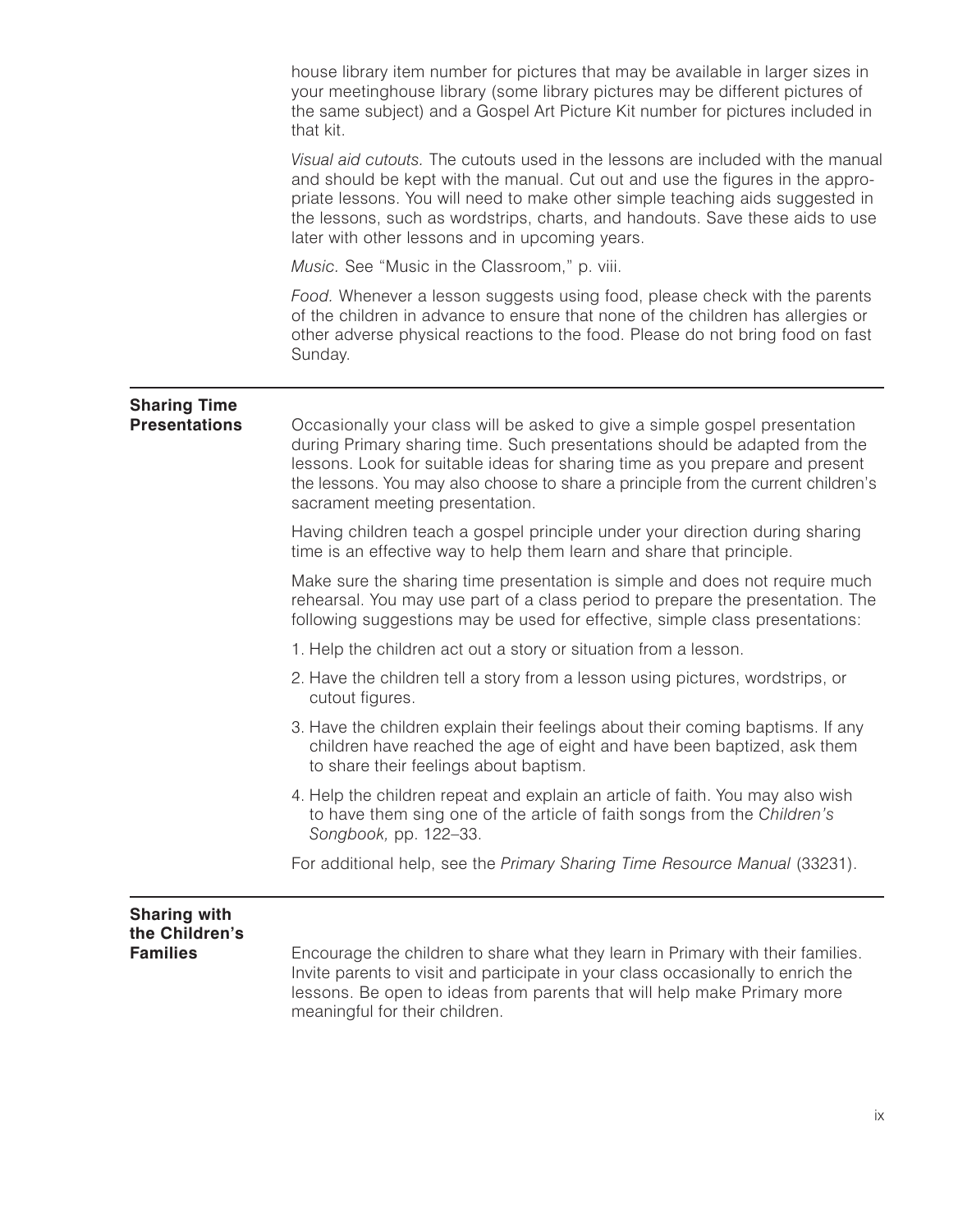| <b>Preparing for</b><br><b>Baptism</b> | If you have seven-year-olds in your class, some of them will probably be baptized<br>during the year. As a Primary teacher, you can support the children's families<br>and help class members prepare for baptism. Consider the following suggestions<br>to help you do this:                                                                                                                                                                                                                                                                                                                                                                                                                                                                                                                           |
|----------------------------------------|---------------------------------------------------------------------------------------------------------------------------------------------------------------------------------------------------------------------------------------------------------------------------------------------------------------------------------------------------------------------------------------------------------------------------------------------------------------------------------------------------------------------------------------------------------------------------------------------------------------------------------------------------------------------------------------------------------------------------------------------------------------------------------------------------------|
|                                        | 1. If possible, teach the lessons on baptism and confirmation (lessons 12 and<br>13) before the first child in your class is baptized.                                                                                                                                                                                                                                                                                                                                                                                                                                                                                                                                                                                                                                                                  |
|                                        | 2. Take a few minutes of class time on the Sunday before each child's baptism<br>to discuss the importance of this ordinance.                                                                                                                                                                                                                                                                                                                                                                                                                                                                                                                                                                                                                                                                           |
|                                        | 3. If possible, attend each child's baptism with a member of the Primary<br>presidency and any class members who can attend.                                                                                                                                                                                                                                                                                                                                                                                                                                                                                                                                                                                                                                                                            |
|                                        | 4. Help the children prepare class presentations about baptism for sharing time.                                                                                                                                                                                                                                                                                                                                                                                                                                                                                                                                                                                                                                                                                                                        |
| <b>Understanding</b><br>the Children   | Your calling to teach children the gospel of Jesus Christ is a sacred trust given<br>to you through your bishopric or branch presidency. These priesthood leaders<br>have called you by inspiration from Heavenly Father. You can greatly influence<br>the children in your class to follow the Savior throughout their lives.                                                                                                                                                                                                                                                                                                                                                                                                                                                                          |
|                                        | Always show a positive attitude and love for the children in the class. Become<br>acquainted with each child's talents, interests, and abilities. Adapt lesson<br>activities requiring reading and writing to the abilities of the children.                                                                                                                                                                                                                                                                                                                                                                                                                                                                                                                                                            |
|                                        | Help all the children build a positive sense of self-worth by listening to them<br>and giving each of them as much individual attention as possible.                                                                                                                                                                                                                                                                                                                                                                                                                                                                                                                                                                                                                                                    |
|                                        | These lessons have been written for classes of either same-age or mixed-age<br>groups of children from four to seven years old. However, you may need to<br>adapt the lessons according to the ages of the children in your particular<br>class. Regardless of how your class is organized, understanding the general<br>age characteristics of the children will help you teach more effectively. This can<br>help you know why the children behave as they do and how to teach them in<br>ways that they can best learn. Understanding the children will also help you<br>maintain a positive feeling in the classroom. Review the following characteristics<br>as you prepare your lessons. Remember, however, that each child matures at<br>his or her own rate. These are only general guidelines. |
| Four-year-olds                         | Four is the age of finding out. Why and how are two of the words most frequently<br>used by four-year-olds. Four-year-olds are very active. The following are general<br>characteristics of four-year-olds:                                                                                                                                                                                                                                                                                                                                                                                                                                                                                                                                                                                             |
|                                        | 1. They can run, jump, and climb with more ease and confidence than three-<br>year-olds. They can throw or kick a ball and build a house out of blocks.                                                                                                                                                                                                                                                                                                                                                                                                                                                                                                                                                                                                                                                 |
|                                        | 2. They are fond of saying such things as "I did that before; I can make<br>something different now."                                                                                                                                                                                                                                                                                                                                                                                                                                                                                                                                                                                                                                                                                                   |
|                                        | 3. They like to play with other children but are not socially ready for a large<br>group.                                                                                                                                                                                                                                                                                                                                                                                                                                                                                                                                                                                                                                                                                                               |
|                                        | 4. Although they want and need other children to play with, they play mostly<br>as individuals. They may play or dance to music with a group, but they do<br>not pay much attention to how other children are playing or dancing.                                                                                                                                                                                                                                                                                                                                                                                                                                                                                                                                                                       |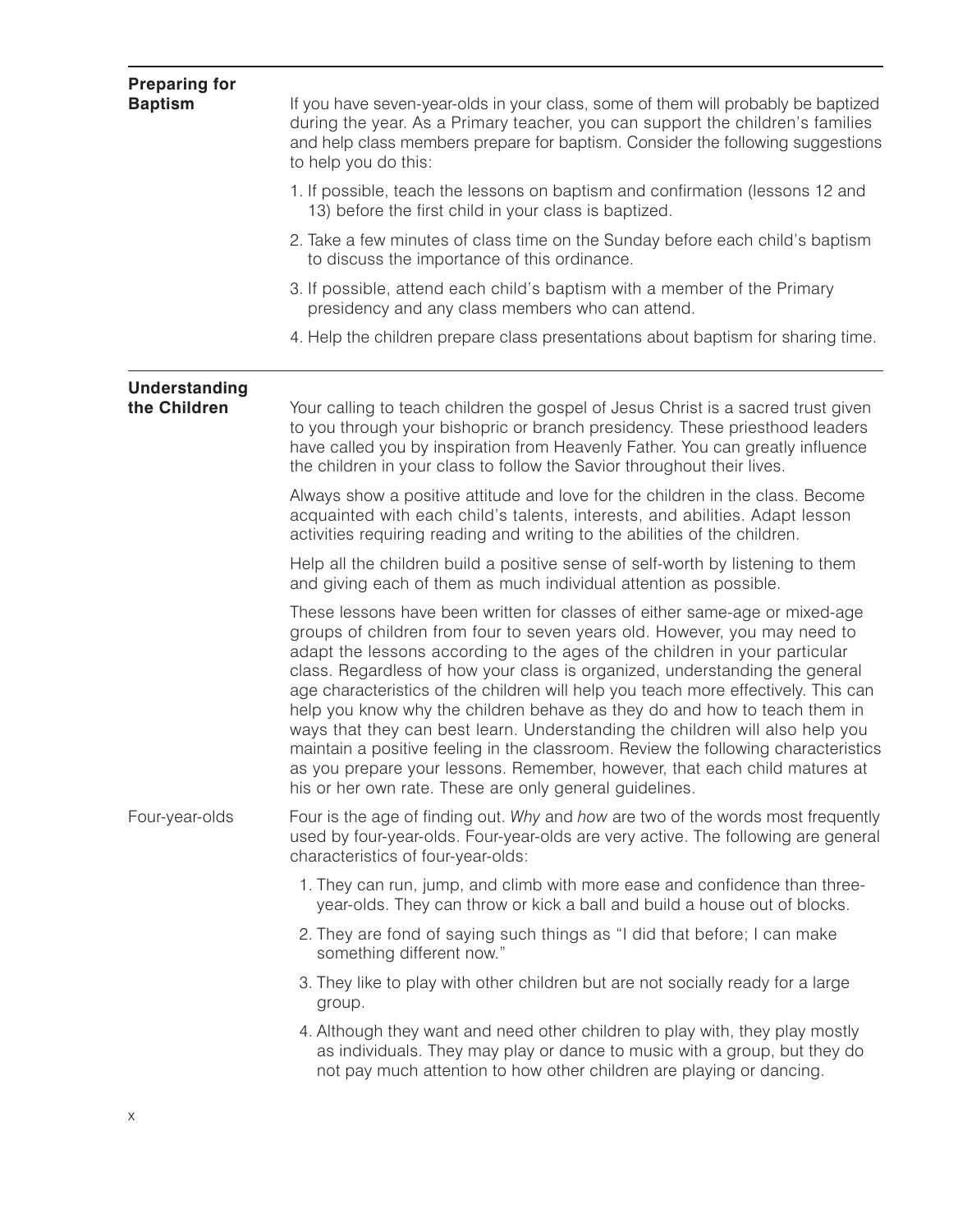- 5. In addition to asking many questions, they can carry on a conversation with another child or with an adult.
- 6. Since their experience has been mainly in the home, they talk mostly about home and family. Children this age love to tell the teacher about their families. They would often rather tell their own stories than listen to the stories of other children. They love lessons and activities that focus on the family.
- 7. They live completely in the here and now. Yesterday and tomorrow mean little. They do, however, show great excitement for coming events, and because they cannot yet grasp the meaning of time, they may ask of some future event, "Is it tomorrow?"
- 8. They like to listen to stories and nursery rhymes. They want to hear favorite stories over and over again without the slightest change. After hearing the story, they like to dramatize the characters.
- 9. They can learn to pray with a little help.
- Five-year-olds Five-year-olds tend to be more sure of themselves and are generally dependable. They usually have learned to do what is expected of them in the household. They play well with other children, but they can also amuse themselves alone in a number of ways, such as skipping about or drawing pictures. The following are typical behavior patterns for five-year-olds:
	- 1. Their large-muscle coordination continues to improve. They can now skip, turn somersaults, and hop on one foot. They can pull a sled or wagon with some ease.
	- 2. Their small-muscle coordination now permits them to paste, cut out pictures, and color predrawn pictures, even though they might not stay within the lines. Many can also tie their shoes.
	- 3. They are more reliable and independent than four-year-olds. They often like to help around the house and are happy when they can work along with their parents.
	- 4. They are serious when they ask, "What is that for?" or "How does this work?" They want and should receive thoughtful, honest answers, in language and detail that they can understand.
	- 5. They love their teachers and think it is a privilege to sit by them. They are delighted when teachers ask them to help with the lesson by holding a picture or doing something else to help.
	- 6. They like small-group projects and dramatizations about home and family.
	- 7. They love to hear and tell stories, and they ask for the same story over and over again. Repetition is their main way of learning. Often they can tell a story almost word for word as they turn the pages of a book.
	- 8. They are usually friendly, sympathetic, affectionate, and helpful, but when they don't get their own way, they can be very quarrelsome.
	- 9. They like to receive new privileges to show that they are bigger and older.
	- 10. With an attention span from ten to twelve minutes, they change rapidly from one activity to another. They are beginning to think that they are too old for finger plays, and they want more grown-up activities or rest exercises.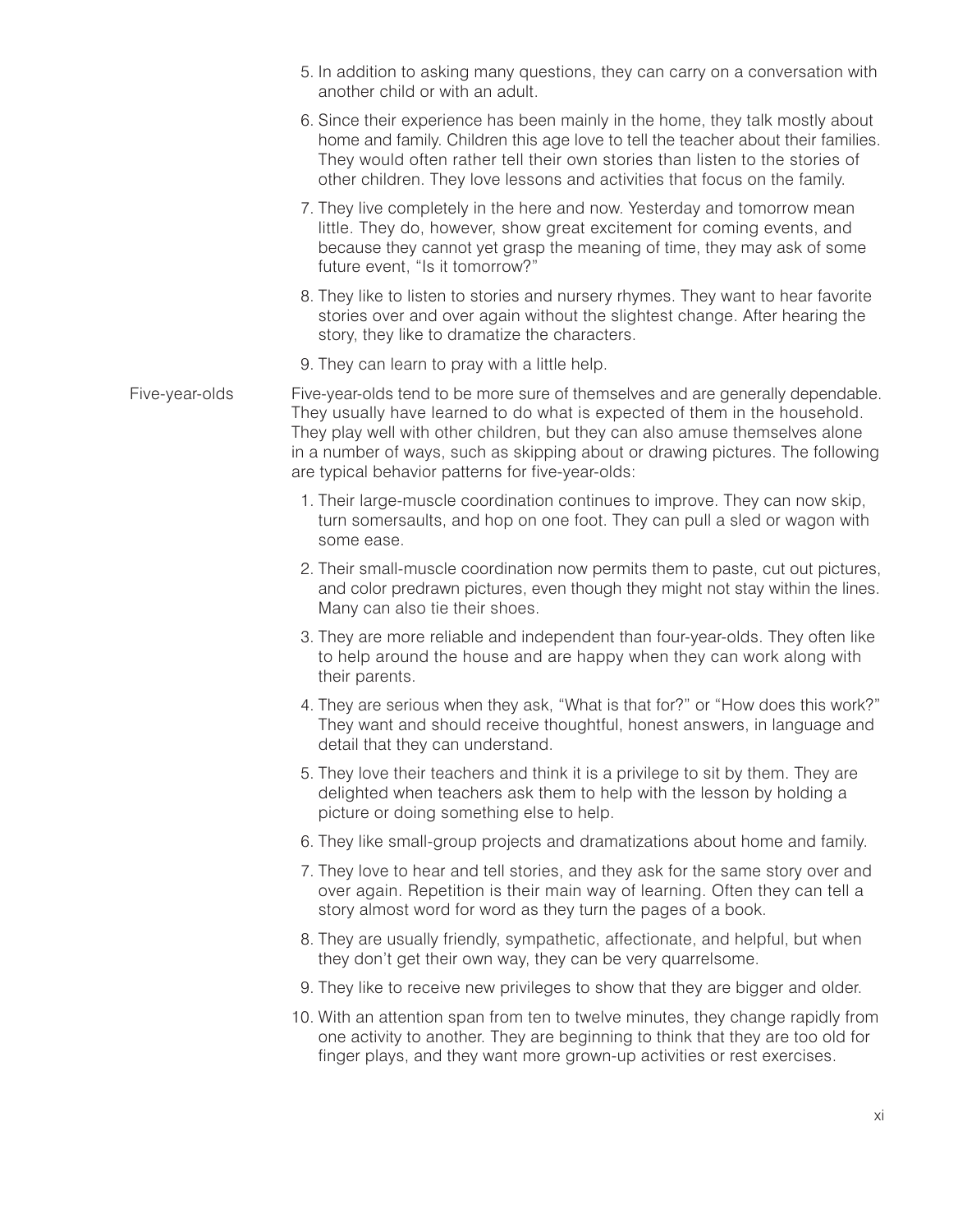- 11. They will often demand to play with something that another child is already playing with. Try to handle such matters carefully; teach the children to take turns.
- 12. They prefer small groups to large ones. They would rather play with one best friend than be with a group of ten.
- 13. They have not yet learned to distinguish between imagination and reality. Therefore, a child may say that his clock is made of gold, that his father is bigger than any other father, or that the fish he caught was extremely long. This is a normal phase in a child's life; it takes time for children to learn to distinguish between what is real and what is not. This phase passes as children develop.
- 14. They are eager learners. Since Heavenly Father is very real to them, they are very interested in him and ask many questions about him. They enjoy praying and may be able to pray without help.

Six-year-olds Six-year-olds have acquired good control over their bodies and have a great deal of energy to expend on learning new skills and perfecting those already gained. For example, they may learn to jump rope, bounce a ball, whistle, turn handsprings, and ride a bike. Six-year-olds may still have some difficulty using their small muscles, but they can learn to print the letters of the alphabet, their own names, and a few other words. The following are other general characteristics of six-year-olds:

- 1. Their attention span is increasing. Even though they can become very restless, they can also concentrate on an activity for fifteen or twenty minutes, depending on their interest.
- 2. They enjoy whole body movements, such as climbing trees, performing on playground equipment, or running races.
- 3. They like games and friendly competition.
- 4. The teacher's opinion is very important to them. They want to sit by the teacher and help with the lesson by holding pictures or carrying materials back to the library.
- 5. They still like to hear stories, dramatize them, and pretend. Many like to dress in grown-up clothes.
- 6. They are very generous, affectionate, and compatible until they don't get their own way, and then they can be very quarrelsome.
- 7. They may have perfected skipping, galloping, and hopping. They enjoy using these skills in games.
- 8. They are very concerned with what is good and bad behavior.
- 9. Their faith in Heavenly Father and Jesus Christ is increasing. Most six-yearold children can pray alone if they have had previous experience at home or in other classes.
- Seven-year-olds At seven, children are still close to their parents and still appreciate their love, attention, and sympathy, but they are beginning to relate more to people and situations outside the home. They have individual tastes and want to be allowed to make some of their own decisions. They are lively, eager, and tremendously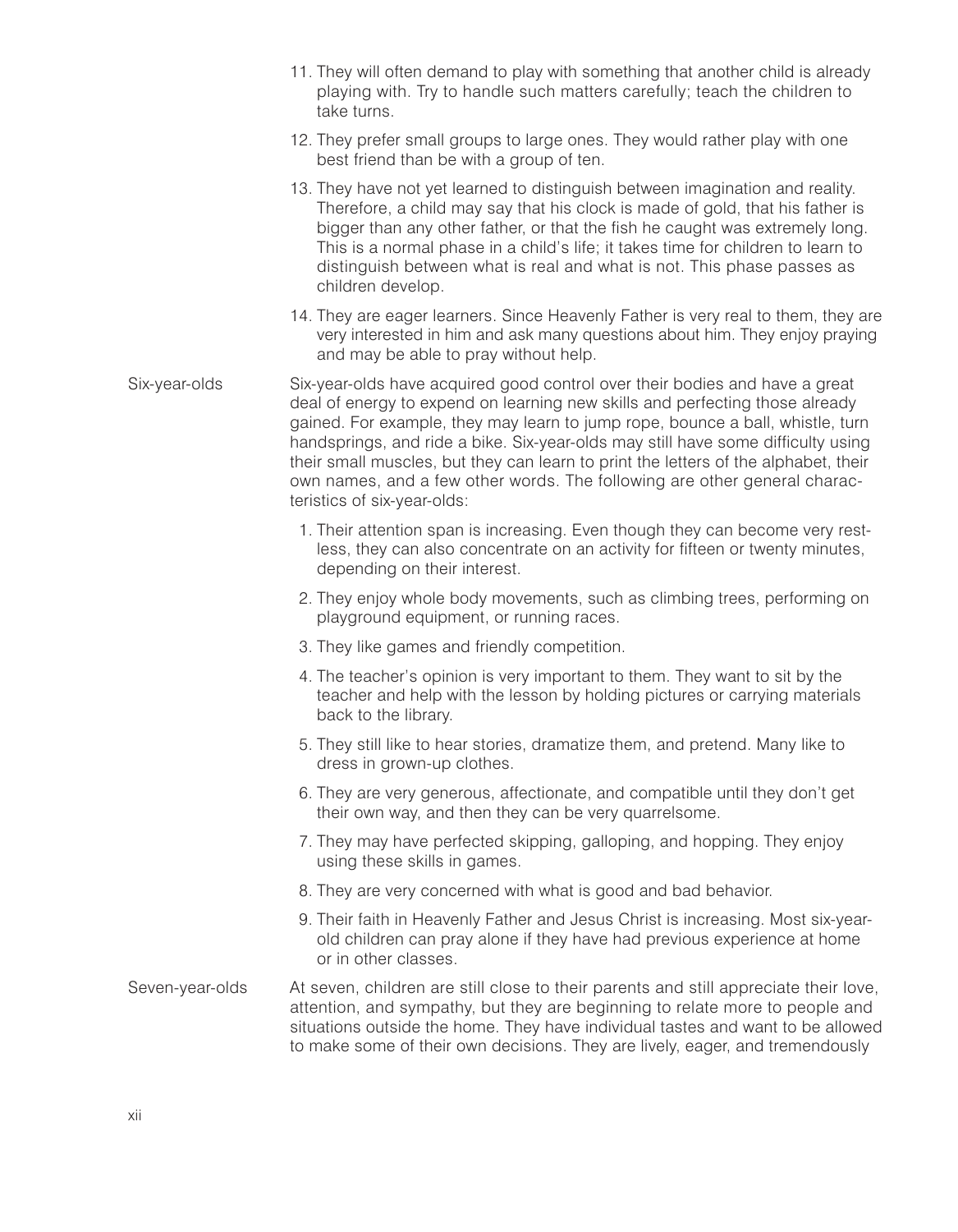interested in life about them. They explore many activities and like to repeat those that give them pleasure. The following are other general characteristics of seven-year-olds:

- 1. Their large muscles are well controlled, and they are becoming more graceful, speedy, and agile.
- 2. Their small-muscle control is developing. They are able to print more easily and more accurately.
- 3. Many like rough-and-tumble games, playing the same ones over and over.
- 4. They are often restless and fidgety. They are full of energy but tire easily. Rest periods are important.
- 5. They like to collect things and talk about them. They also like to talk about things they have made either by themselves or in groups.
- 6. Their attention spans are growing; children this age can complete a project if it interests them, even though it takes from twenty to twenty-five minutes. They still need to have a change in activity in most lessons.
- 7. They are beginning to interact less with members of the opposite sex.
- 8. They are becoming less domineering and less determined to have their own way.
- 9. They are becoming more independent and more logical in their thinking.
- 10. They are more aware of right and wrong and are very critical of those who do not do what they think is right.
- 11. They are looking forward to baptism.
- 12. They can pray alone and often expect an immediate answer to their prayers.
- 13. They may take pride in the fact that they can fast at least one meal on fast Sunday and that they pay tithing.

#### **Special Guidelines for Including Those with**

**Disabilities** The Savior set the example for us in feeling and showing compassion for those with disabilities. When he visited the Nephites after his resurrection, he said:

> "Have ye any that are sick among you? Bring them hither. Have ye any that are lame, or blind, or halt, or maimed, or leprous, or that are withered, or that are deaf, or that are afflicted in any manner? Bring them hither and I will heal them, for I have compassion upon you" (3 Nephi 17:7).

> As a Primary teacher you are in an excellent position to show compassion. Though you may not be trained to give professional assistance, you can understand and nurture children who have disabilities. Concern, understanding, and a desire to include each class member in the learning activities are needed.

> Children with disabilities can be touched by the Spirit no matter what their level of understanding. Although some children may not be able to attend the entire Primary time, they need to have the opportunity to attend even briefly to feel